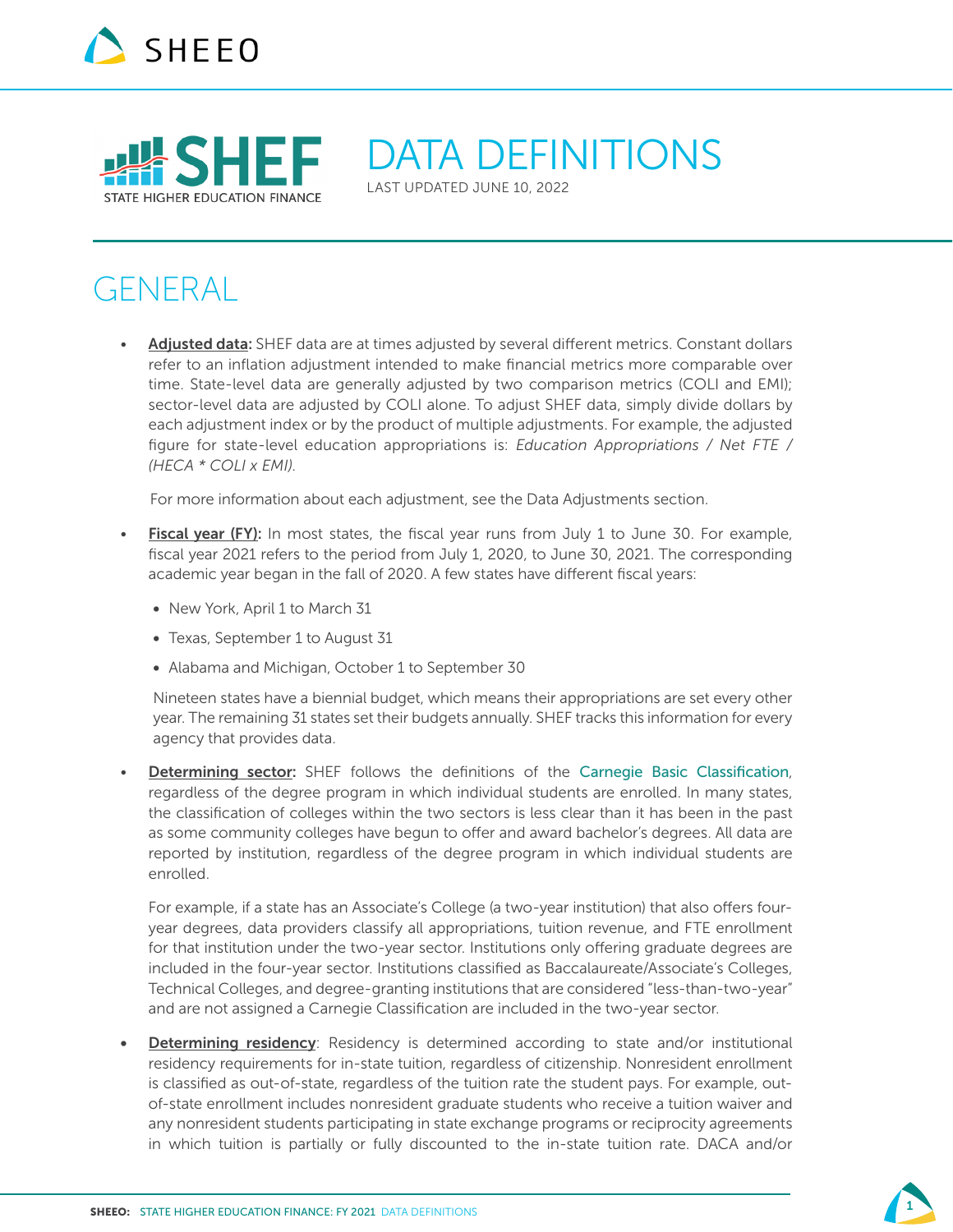

undocumented students are classified based on state or institutional policy; if they receive in-state tuition rates, they are included as in-state residents.

- Inclusion of federal stimulus funding: Federal stimulus funding refers to federal funds allocated to states for higher education to stabilize state and local sources of funding for higher education and provide additional resources during the COVID-19 pandemic in fiscal years 2020 and 2021. Federal stimulus included in the SHEF report includes any state allocated GEERF, CRF, or State and Local Fiscal Recovery Funds, and excludes aid provided directly to institutions (such as HEERF). Federal stimulus funds were generally reported in the year(s) in which they were expended. State- and sector-level state and local support, education appropriations, and total education revenue includes federal stimulus funding. Federal stimulus funding for private institution operations is excluded from education appropriations and total education revenue. Federal stimulus is not included in state public financial aid, general public operations, or state public operating.
- **Total education revenue (calculated)**: The sum of education appropriations and net tuition at public institutions, excluding net tuition revenue used or capital debt service. State-level total education revenue includes total federal stimulus funding. Sector-level total education revenue includes any portion of federal stimulus funding allocated specifically to each sector.

Calculations:

- *• Total Education Revenue = Education Appropriations + Net Tuition and Fee Revenue Tuition Used for Debt Service*
- *• Two-Year Total Education Revenue = Two-Year Education Appropriations + Two-Year Net Tuition and Fee Revenue - Two-Year Tuition Used for Debt Service*
- *• Four-Year Total Education Revenue = Four-Year Education Appropriations + Four-Year Net Tuition and Fee Revenue - Four-Year Tuition Used for Debt Service*
- Sector-level total education revenue (calculated): The sum of education appropriations and net tuition at public two- and four-year institutions, reported separately. Sector-level total education revenue includes any portion of federal stimulus funding allocated specifically to each sector.

Calculations:

- *• Two-Year Total Education Revenue = Two-Year Education Appropriations + Two-Year Net Tuition and Fee Revenue - Two-Year Tuition Used for Debt Service*
- *• Four-Year Total Education Revenue = Four-Year Education Appropriations + Four-Year Net Tuition and Fee Revenue - Four-Year Tuition Used for Debt Service*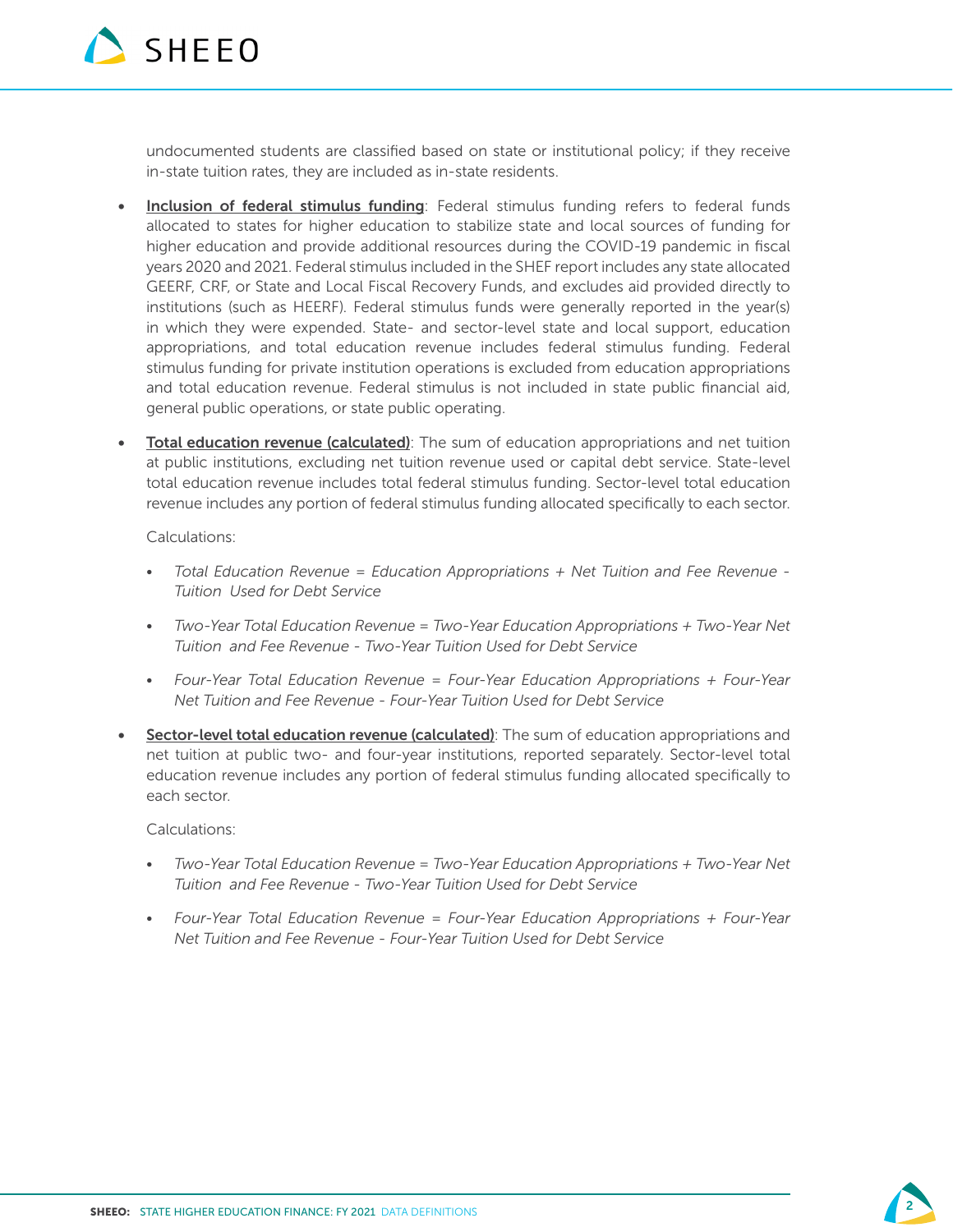

# FEDERAL STIMULUS FUNDING

This section provides information on federal stimulus and/or relief funding allocated to higher education during the Great Recession and COVID-19 pandemic. Allocations are reported within the specific legislation and fund from which they were provided, as well as the broad use category for which they were spent. Funds in this section only includes the portion of federal funds allocated to states (not institutions). *Data to be released with an upcoming issue brief.*

- [NEW] Coronavirus Relief Fund (CRF): Coronavirus Relief Fund (CRF) revenue allocated to states and used for higher education from the 2020 Coronavirus Aid, Relief, and Economic Security (CARES) Act. *Data not available prior to 2020.*
- **[NEW] Coronavirus State and Local Fiscal Recovery Fund:** Coronavirus State and Local Fiscal Recovery Fund revenue allocated to states and used for higher education from the 2021 American Rescue Plan (ARP). *Data not available prior to 2021.*
- **[NEW] Governor's Emergency Education Relief Fund (GEERF):** Governor's Emergency Education Relief Fund (GEERF) revenue allocated to states and used for higher education from the 2020 Coronavirus Aid, Relief, and Economic Security (CARES) Act. *Data not available prior to 2020.*
- [NEW] Governor's Emergency Education Relief Fund (GEERF II): Governor's Emergency Education Relief Fund (GEERF) revenue allocated to states and used for higher education from the 2020 Coronavirus Response and Relief Supplemental Appropriations (CRRSA) Act. *Data not available prior to 2020.*
- Education Stabilization Fund (ESF): Education Stabilization Fund revenue provided through the Federal American Reinvestment and Recovery Act (ARRA) during the Great Recession to stabilize state and local sources of of revenue for higher education.
- Government Services Fund (GSF): Government Services Fund revenue used for public higher education operations excluding modernization, renovation, or repair provided through the Federal American Reinvestment and Recovery Act (ARRA) during the Great Recession to stabilize state and local sources of of revenue for higher education.
- Public federal stimulus funding (calculated): Federal stimulus funding allocated to states for public higher education to offset reductions in state appropriations and stabilize state and local sources of funding for higher education. Excludes any funds allocated directly by the federal government to institutions or students.

Calculation: *Public Federal Stimulus Funding = Education Stabilization Fund + Government Services Fund + Governor's Emergency Education Relief Fund I + Coronavirus Relief Fund + Governor's Emergency Education Relief Fund II + Coronavirus State and Local Fiscal Recovery Fund - Independent Operating Stimulus*

Total federal stimulus funding (calculated): Federal stimulus funding allocated to states for higher education to offset reductions in state appropriations and stabilize state and local sources of funding for higher education. Excludes any funds allocated directly by the federal government to institutions or students.

Calculation: *Total Federal Stimulus Funding = Education Stabilization Fund + Government Services Fund + Governor's Emergency Education Relief Fund I + Coronavirus Relief Fund +* 

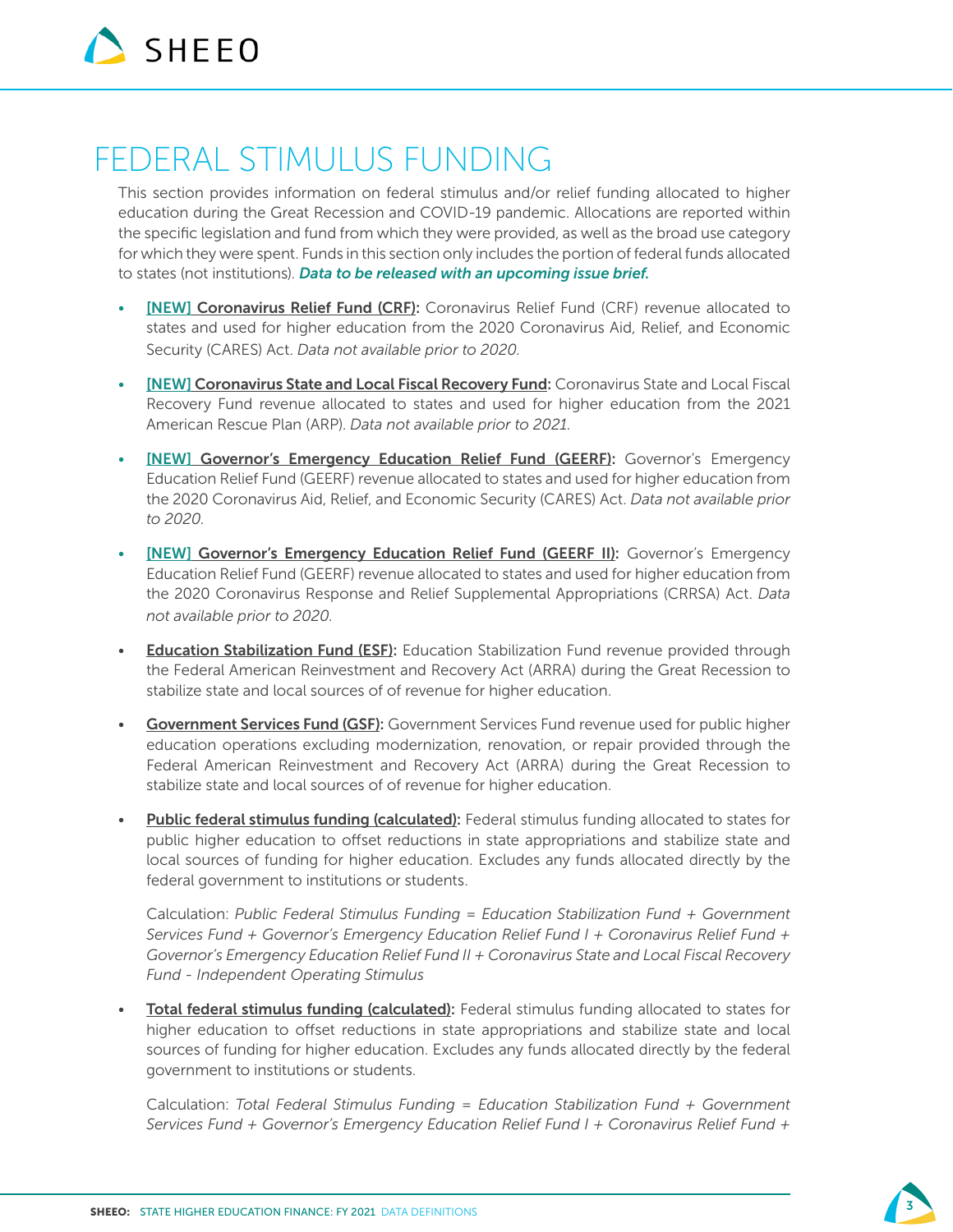

*Governor's Emergency Education Relief Fund II + Coronavirus State and Local Fiscal Recovery Fund*

### USES OF FEDERAL STIMULUS FUNDING

- **[NEW] Four-year public operating stimulus:** The portion of federal stimulus funding allocated to states and used for operating at public four-year institutions (per Carnegie definitions), net of any agency funding, state financial aid, or RAM. *Data not available prior to 2020.*
- **[NEW] Independent (private) institution operating stimulus:** The portion of federal stimulus funding allocated to states and used for operating at private institutions. *Data not available prior to 2020.*
- **[NEW] Other uses of federal stimulus funding:** Federal stimulus funding not included in any of the categories, including but not limited to funds used for state agencies, non-credit and continuing education, RAM, or other purposes. *Data not available prior to 2020.*
- **[NEW] Student financial aid stimulus:** The portion of federal stimulus funding allocated to states and used for student financial aid at public and private institutions. *Data not available prior to 2020.*
- **[NEW] Two-year public operating stimulus:** The portion of federal stimulus funding allocated to states and used for operating at public Carnegie Associate's Colleges, Mixed Baccalaureate/ Associate's Colleges, Special Focus Two-Year Institutions, Technical Colleges, and those that are considered "less-than-two-year" but are not in the Carnegie Classification, net of any agency funding or state financial aid. *Data not available prior to 2020.*

# STATE FUNDING

This section includes information about how much money the state provides to support higher education (excluding capital and debt service). All state funding for higher education (even those sums that are appropriated to other state agencies) is included here.

• Education appropriations (calculated): State and local support available for public higher education operating expenses and student financial aid excluding research, hospitals, and medical education (RAM). State-level education appropriations include total federal stimulus funding and agency funding. Sector-level education appropriations include any portion of federal stimulus funding allocated specifically to each sector and do not include agency funding.

Calculations:

- *Education Appropriations = State Support for Public Institutions + Local Appropriations Total RAM - Medical Public Aid*
- *• Two-Year Education Appropriations = Two-Year State General Operating + Two-Year Public Financial Aid + Two-Year Local Appropriations + Two-Year Public Operating Stimulus*
- *• Four-Year Education Appropriations = Four-Year State General Operating + Four-Year Public Financial Aid + Four-Year Local Appropriations + Four-Year Public Operating Stimulus*

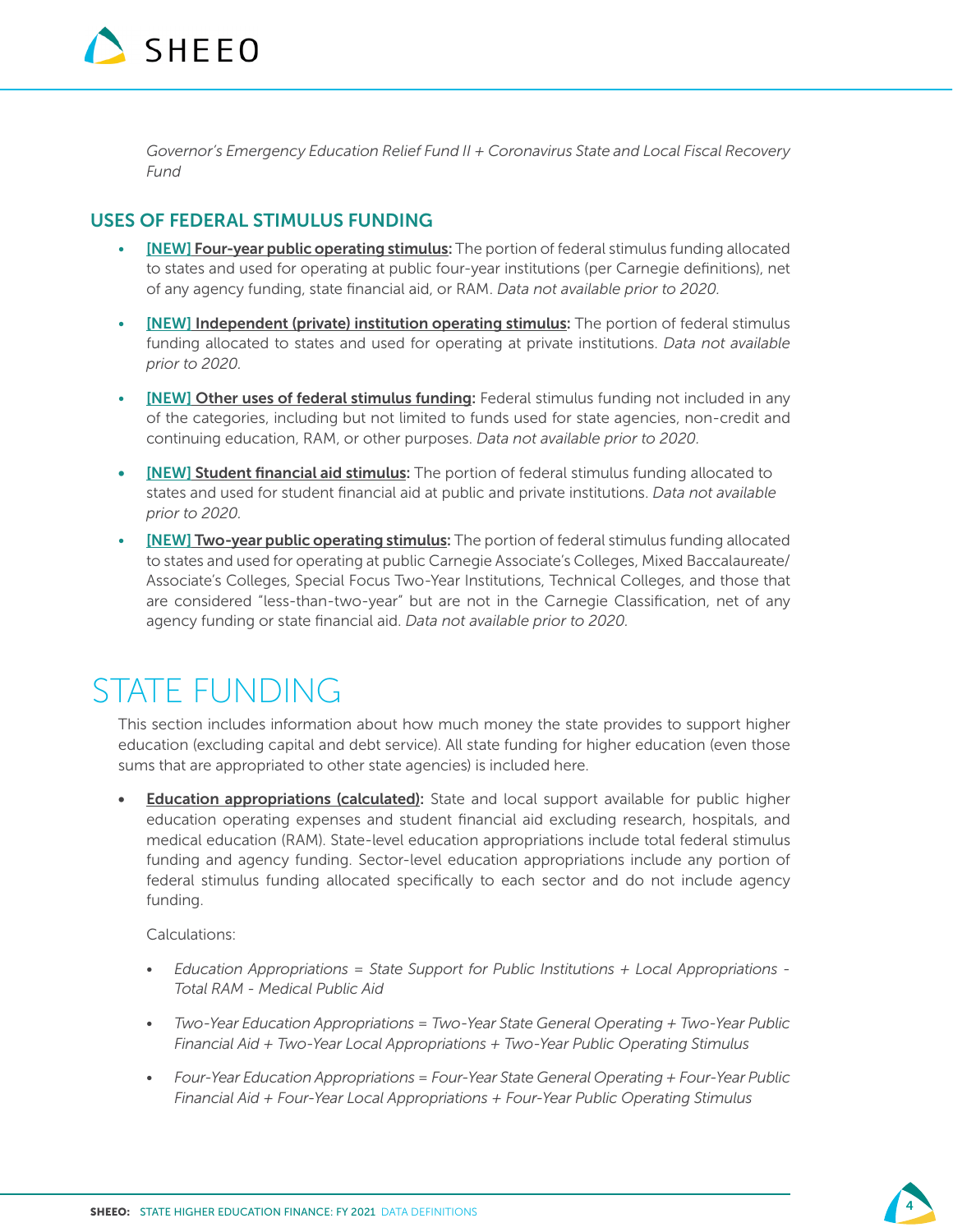

• Education appropriations net of federal stimulus (calculated): State and local support available for public higher education operating expenses excluding research, hospitals, and medical education net of federal stimulus funding.

Calculation: *Education Appropriations Net of Federal Stimulus = Education Appropriations - Public Federal Stimulus*

- **Endowment income:** Interest or earnings received from state-funded endowments set aside and pledged to public sector institutions.
- General public operations (calculated): General public operations are any state and local support for public higher education institutions and agencies, excluding RAM, financial aid, and non-credit and continuing education. Federal stimulus funding is not included.

Calculation: *Education Appropriations - Public Federal Stimulus - State Public Financial Aid*

- Non-appropriated support: Funding under state auspices for non-appropriated state support. These may include, but are not limited to, monies from receipt of lease income, cattle-grazing rights fees, and oil/mineral extraction fees on land set aside by the state for higher education.
- Non-tax support (including lottery): Funding under state auspices for appropriated non-tax state support set aside by the state for higher education. These may include, but are not limited to, monies from lotteries (including lottery scholarships), tobacco settlements, casinos, or other gaming sources.
- Other support: Other support includes any other state funds not included in the other state support categories.
- Previous, return, and multiyear appropriations:
	- Previous appropriations are portions of multiyear appropriations from previous years.
	- Return appropriations are appropriations returned to the state.
	- Multiyear appropriations are portions of multiyear appropriations in the current year which are to be spread over other years.
- Sector-level education appropriations (calculated): Sector-level education appropriations are a measure of state and local support available for public higher education operating expenses and student financial aid, excluding appropriations for research, hospitals, and medical education. Sector-level education appropriations include any portion of federal stimulus funding allocated specifically to each sector and do not include agency funding.

#### Calculations:

- *• Two-Year Education Appropriations = Two-Year State General Operating + Two-Year Public Financial Aid + Two-Year Local Appropriations + Two-Year Public Operating Stimulus*
- *• Four-Year Education Appropriations = Four-Year State General Operating + Four-Year Public Financial Aid + Four-Year Local Appropriations + Four-Year Public Operating Stimulus*
- Sector-level state and local support (calculated): Sector-level state and local support is a broad measure of the money state and local governments provide to public higher education

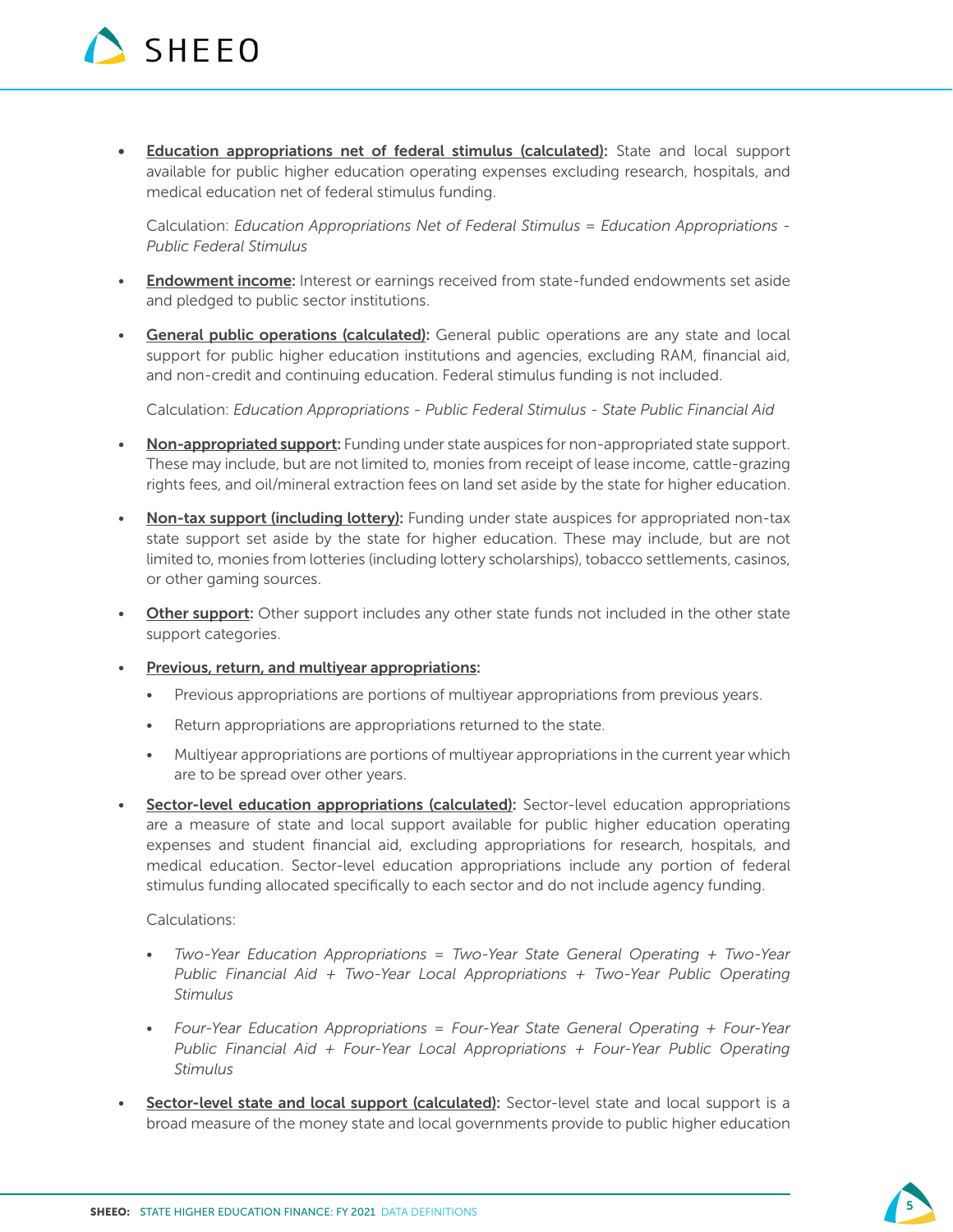

institutions. Sector-level state and local support is the sum of state and local operating appropriations and state financial aid at public two- and four-year institutions. Four-year state and local support also includes state research, agricultural, and medical appropriations and state financial aid for students attending medical institutions. Sector-level state and local support includes any portion of federal stimulus funding allocated specifically to each sector and does not include agency funding.

Calculations:

- *Two-Year State and Local Support = Two-Year State Operating + Two-Year Public Financial Aid + Two-Year Local Appropriations + Two-Year Public Operating Stimulus*
- *Four-Year State and Local Support = Four-Year State Operating + Four-Year Public Financial Aid + Four-Year Local Appropriations + RAM + Medical Aid + Four-Year Public Operating Stimulus*
- **Sector-level state public operating:** State operating appropriations are a measure of state support directly allocated to public two- and four-year institutions. State operating excludes federal stimulus, local appropriations, agency funding, research, hospitals, and medical education, and student financial aid. Federal stimulus funding is not included.
- **Sector-level state support (calculated):** State support available for public higher education operating expenses and student financial aid allocated to public two-year or four-year institutions (per Carnegie definitions). Federal stimulus funds allocated by states for higher education general operating appropriations at two- and four-year institutions are included. Sector-level state support excludes agency funding and state support that could not be categorized by sector.

Calculations:

- *• Two-Year State Support = Two-Year State General Operating + Two-Year Public Financial Aid + Two-Year Public Operating Stimulus*
- *• Four-Year State Support = Four-Year State General Operating + Four-Year Public Financial Aid + Four-Year Public Operating Stimulus + Research Appropriations + Agricultural Extension Appropriations + Hospital Appropriations + Medical School Appropriations + Medical Public Aid*
- State and local support (calculated): State and local support is a broad measure of how much money the state provides to support all higher education. This measure does not include any sums for capital outlays and debt service or sums derived from federal sources (unless otherwise noted), student tuition and fees, or auxiliary enterprises.

State and local support consists of state tax appropriations and local tax support plus additional non-tax funds (e.g., lottery revenue) that support or benefit higher education, and funds appropriated to other state entities for specific higher education expenditures or benefits (e.g., employee fringe benefits disbursed by the state treasurer). State and local support for 2009- 2012 and 2020-2021 also includes federal stimulus funding provided to stabilize these sources of revenue for higher education.

Calculation: *State and Local Support = Tax Appropriations + Non-Tax Support + Non-Appropriated Support + Endowment + Previous Appropriations + Other Support - Return Appropriations - Multiyear Appropriations + Total Federal Stimulus + Local Appropriations* 

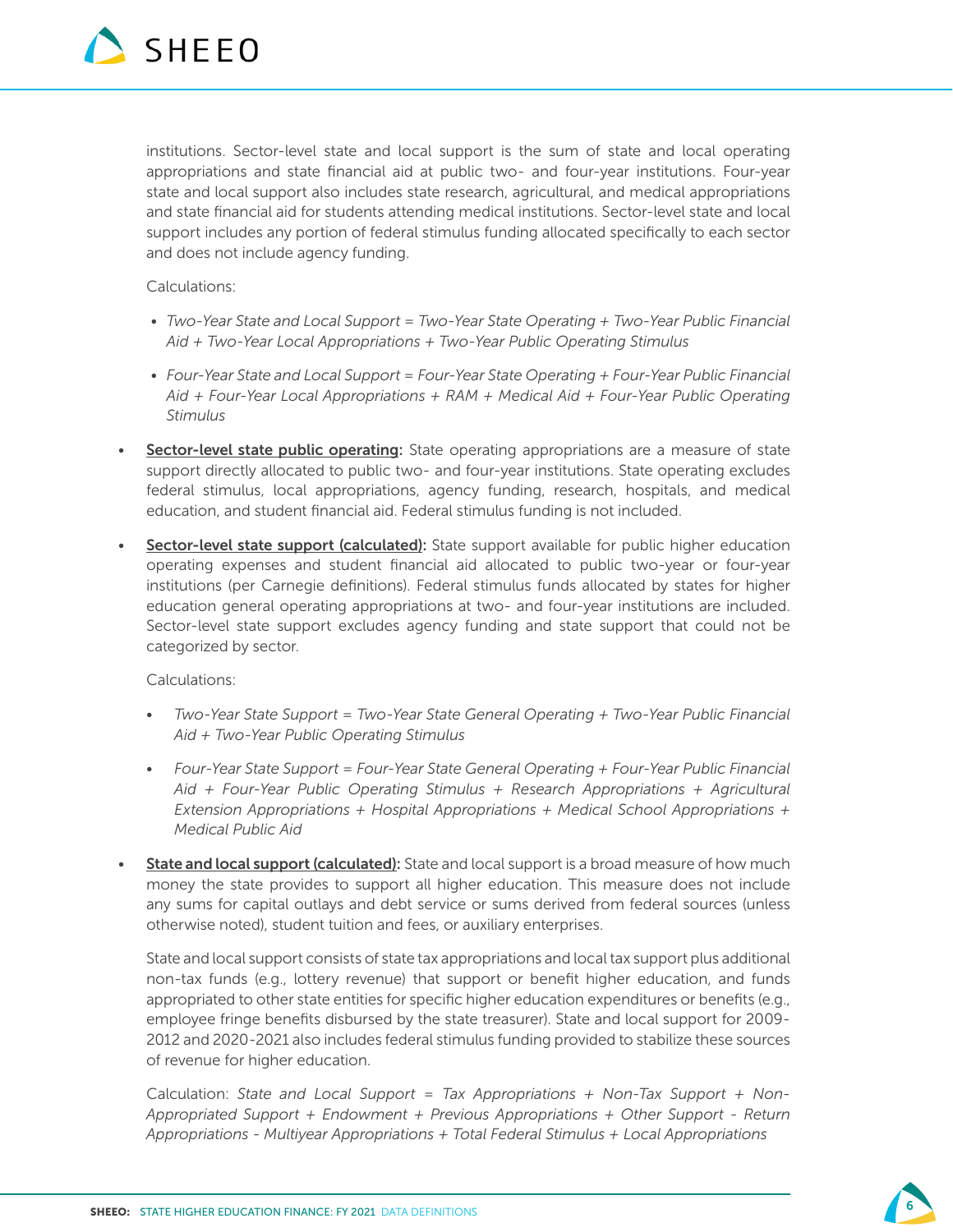

**State support for public institutions (calculated):** State support available for public higher education operating expenses, agency funding, student financial aid, research, hospitals, and medical education. State-level support for public institutions includes total federal stimulus funding and agency funding. Sector-level support for public institutions includes any portion of federal stimulus funding allocated specifically to each sector and does not include agency funding.

Calculations:

- *• State Support for Public Institutions = Tax Appropriations + Non-Tax Support + Non-Appropriated Support + Endowment Income + Previous Appropriations + Other Support - Return Appropriations - Multiyear Appropriations + Public Federal Stimulus - Independent Aid - Out-of-State Aid - Non-Credit - Independent Operating*
- *• Two-Year State Support for Public Institutions = Two-Year State General Operating + Two-Year Public Financial Aid + Two-Year Public Operating Stimulus*
- *• Four-Year State Support for Public Institutions = Four-Year State General Operating + Four-Year Public Financial Aid + Four-Year Public Operating Stimulus + Research Appropriations + Agricultural Extension Appropriations + Hospital Appropriations + Medical School Appropriations + Medical Public Aid*
- Tax appropriations: Appropriations from state government taxes for public and private higher education institution and agency annual operating expenses, excluding capital outlay (for new construction or debt retirement) and revenue from auxiliary enterprises.
- Total state support (calculated): Total state support for all higher education is calculated by adding the primary sources of state funding and subtracting from that sum appropriations expected to be returned to the state and appropriations in the current year intended for use in other years (in other words, any appropriated funds that are not usable in the fiscal year for which they are appropriated).

State support includes:

- Sums appropriated for state aid to local public community colleges and operation of state-supported community colleges, and for vocational-technical two-year colleges or institutions that are predominantly for high school graduates and adult students;
- Sums appropriated to statewide coordinating boards or governing boards, either for board expenses or for allocation by the board to other institutions or both;
- Sums appropriated for state scholarships or other state-level student financial aid programs;
- Sums destined for higher education but designated to some other state agency (as in the case of funds intended for faculty fringe benefits that are appropriated to the state treasurer);
- Appropriations directed to private institutions of higher education at all levels; and
- Sums for students enrolled in dual credit or dual enrollment.

State support does not include sums for capital outlays and debt service or sums derived from federal sources, student fees, and auxiliary enterprises. In the Grapevine and SHEF reports,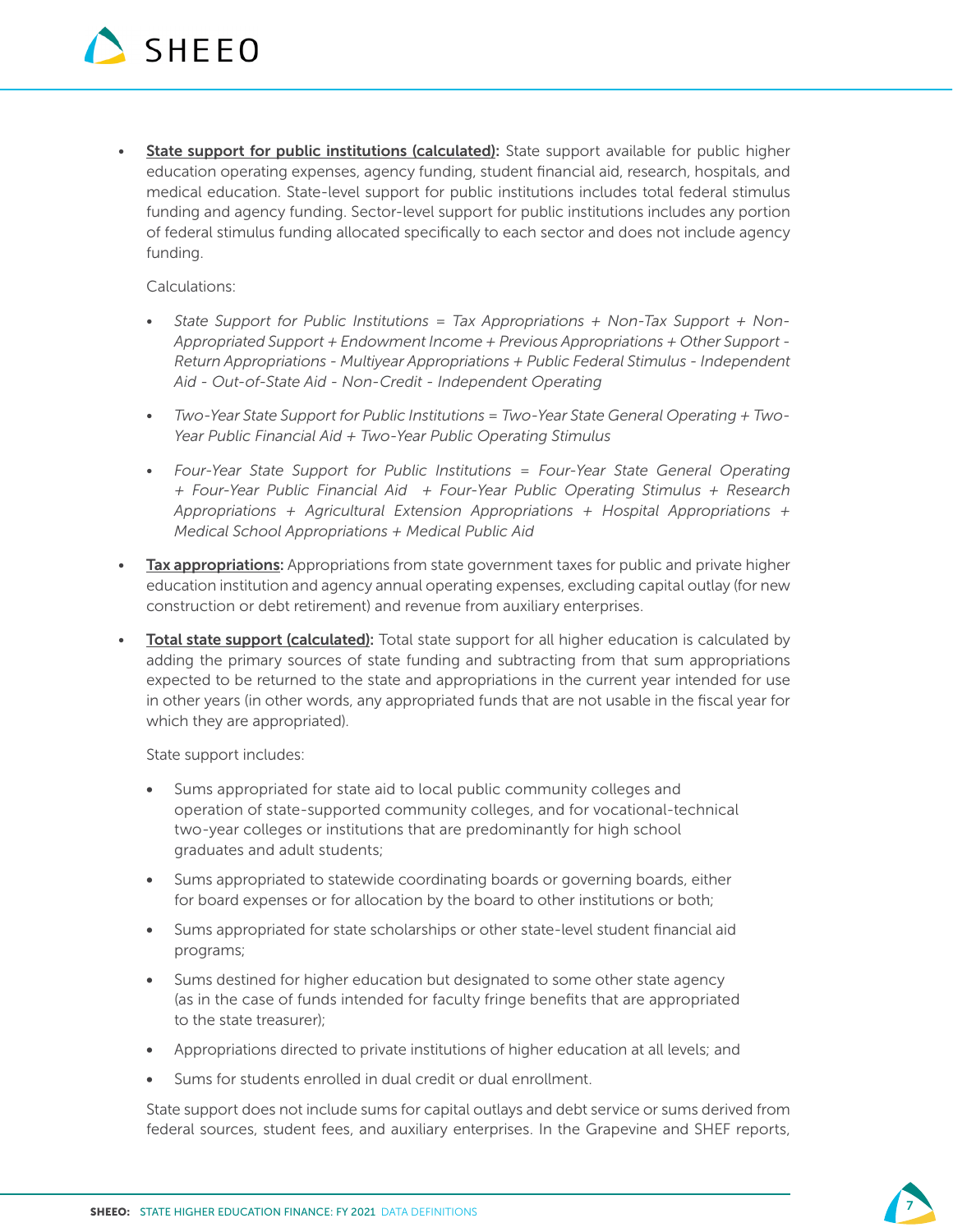

Total State Support also includes the sum of federal stimulus funding.

Calculation: *Total State Support = Tax Appropriations + Non-Tax Support + Non-Appropriated Support + Endowment + Previous Appropriations + Other Support - Return Appropriations - Multiyear Appropriations + Total Federal Stimulus*

### SPECIFIC USES OF STATE SUPPORT

This section provides details on the allocation of total state support across different areas. Figures included here do not include any federal stimulus or relief funds.

- Agency funding: Allocation of operating funds to state-funded, state-level coordinating and governing bodies. Does not include any pass-through funding to campuses or other entities. Includes all benefit appropriations for agency staff and funding allocated to cover the costs of operating and managing all agency programs and initiatives. *Data not available prior to 2019.*
- Dual enrollment appropriations: Any state or local funding to postsecondary institutions that supports dual enrollment programs. Dual enrollment refers to students who enroll in college courses offered by an institution of higher education while enrolled in high school, as part of a state, local, or postsecondary system program. May include dual credit, concurrent enrollment, and joint enrollment programs.
- Four-year public operating: Total state support, net of any funds included in agency funding, state financial aid, or RAM, allocated to public four-year institutions (per Carnegie definitions). *Data not available prior to 2019.*
- Independent (private) operating: Funds to independent institutions for operating expenses.
- Non-credit: State funding for students in non-credit continuing or adult education courses and non-credit extension courses which are not part of a regular program leading to a degree or certificate.
- **Two-year public operating:** Total state support, net of any funds included in agency funding or state financial aid, allocated to public Carnegie Associate's Colleges, Mixed Baccalaureate/ Associate's Colleges, Special Focus Two-Year Institutions, Technical Colleges, and those that are considered "less-than-two-year" but are not in the Carnegie Classification. *Data not available prior to 2019.*

#### FINANCIAL AID

State financial aid refers to allocations to state scholarships or other state financial aid for students attending all institution types (public and independent). All aid that is not expected to be repaid is included. This consists of all conditional and non-conditional grant and scholarship programs, work-study, and state-funded tuition waivers. Any allocation to state loan programs is excluded.

- Four-year public financial aid: Allocations to state scholarships or other state financial aid for students attending four-year public institutions (per Carnegie definitions). *Data not available prior to 2019.*
- Independent aid: Allocations to state scholarships or other state financial aid for students attending in-state independent (private) institutions. Includes all aid that is not expected to be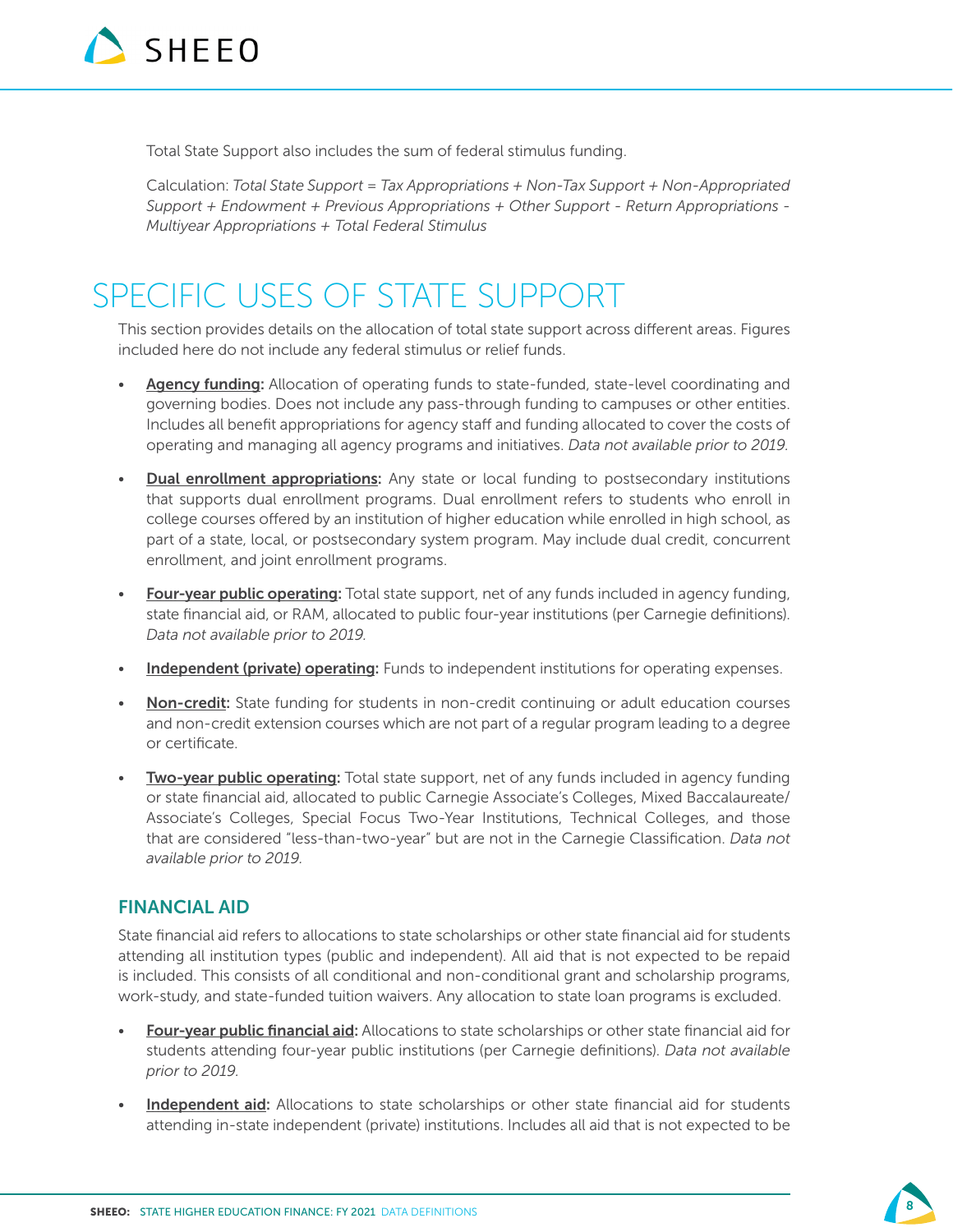

repaid, such as conditional and non-conditional grant and scholarship programs, work-study, and state-funded tuition waivers. Excludes any allocation to state loan programs.

- Medical public aid: Allocations to state scholarships or other state financial aid for students attending the four major types of public medical schools (medicine, dentistry, veterinary medicine, and osteopathic medicine). Medical aid is excluded from state public financial aid and education appropriations, but is included in total state and local support. *Data not available prior to 2019.*
- Out-of-state aid: Allocations to state scholarships or other state financial aid for students attending public and independent (private) out-of-state institutions. Includes all aid that is not expected to be repaid, such as conditional and non-conditional grant and scholarship programs, work-study, and state-funded tuition waivers. Excludes any allocation to state loan programs.
- Sector-level state public financial aid: Allocations to state scholarships or other state financial aid for students attending two- and four-year public institutions, reported separately. State public financial aid that cannot be allocated by sector is reported as "uncategorizable."
- State public financial aid (calculated): State public financial aid is any state appropriated student financial aid for public institutions, excluding loans and aid for students attending medical schools. For many states, it includes aid for both tuition costs and living expenses. In several states, financial aid may include unawarded funds that were reverted back to the state.

Calculation: *State Public Financial Aid = Two-Year State Public Financial Aid + Four-Year State Public Financial Aid + Uncategorizable Public Aid*

• State public financial aid as a percentage of education appropriations (calculated): Allocations to state scholarships or other state financial aid for students attending public instate institutions, as a proportion of total state and local support available for public higher education operating expenses (which excludes spending for research, agricultural, and medical education).

Calculation: *State Public Financial Aid as a Percentage of Education Appropriations = State Public Financial Aid / Education Appropriations*

• Total state financial aid: State appropriated student aid for tuition and mandatory fees for students attending public and private institutions. Includes all aid that is not expected to be repaid. Federal stimulus funds used for financial aid are not included.

Calculation: *Total State Financial Aid = Two-Year Public Financial Aid + Four-Year Public Financial Aid + Medical Public Aid + Independent Aid + Out-Of-State Aid + Uncategorizable Public Financial Aid*

- Two-year public financial aid: Allocations to state scholarships or other state financial aid for students attending public Carnegie Associate's Colleges, Mixed Baccalaureate/Associate's Colleges, Special Focus Two-Year Institutions, Technical Colleges, and those that are considered "less-than-two-year" but are not in the Carnegie Classification. *Data not available prior to 2019.*
- Uncategorizable public aid: State public financial aid that could not be allocated by sector.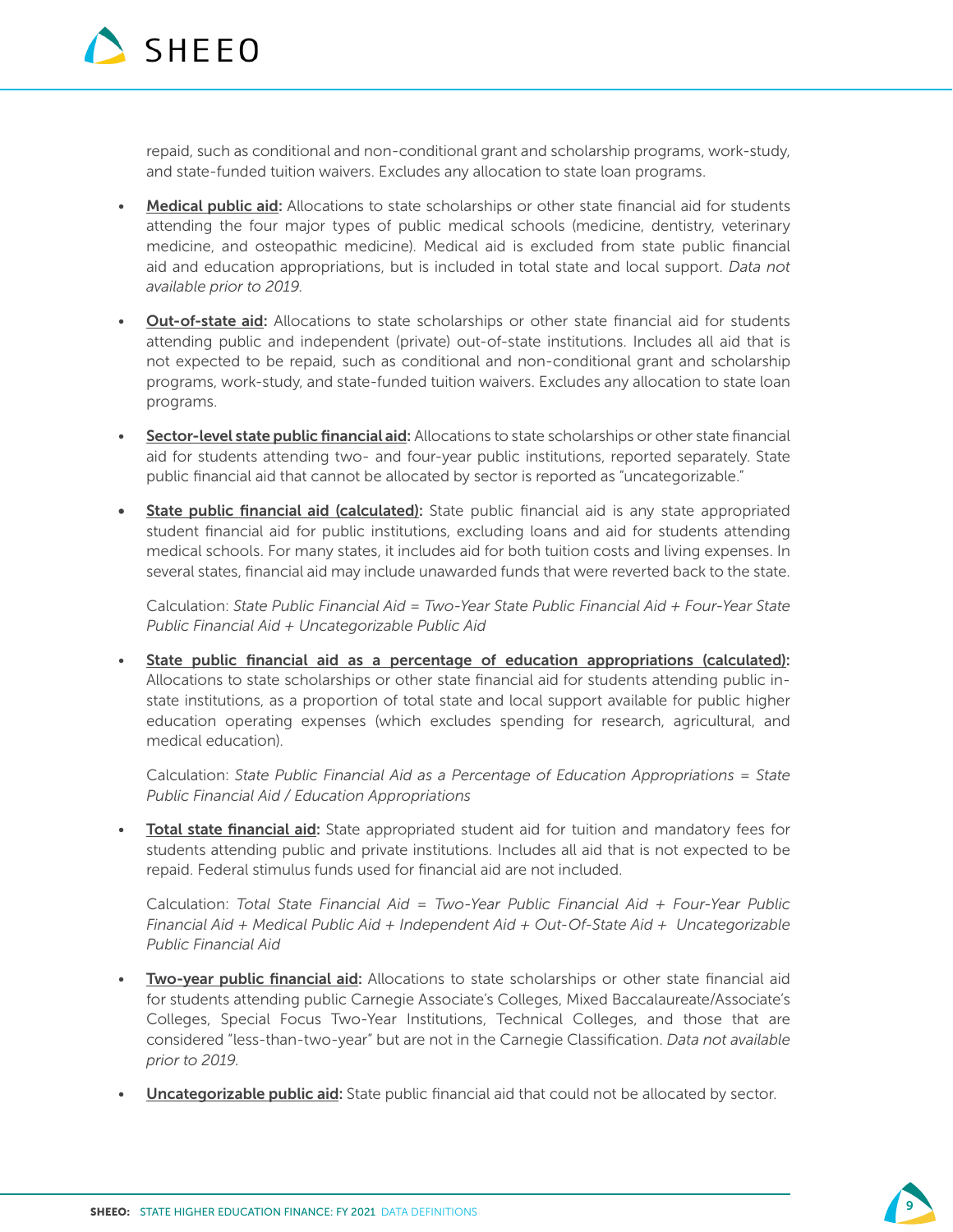### RESEARCH/AGRICULTURAL/MEDICAL (RAM)

Total state support for research, agriculture, medical, and hospital appropriations. For analytical purposes, RAM appropriations are assumed to exclusively support four-year institutions.

- Agriculture and extension appropriations: Appropriated sums for agricultural experiment stations and cooperative extension services.
- Hospital appropriations: Appropriated sums for teaching or affiliated hospital operations and public service patient care. Includes all medical, dental, veterinary, optometry, pharmacy, mental health, nursing, and other health science institutes, clinics, laboratories, dispensaries, etc., primarily serving the public.
- Medical school appropriations: Appropriated sums for the direct operation and administrative support of the four major types of medical schools (medicine, dentistry, veterinary medicine, and osteopathic medicine) and centers corresponding to medical enrollments.
- Research appropriations: Appropriated sums for research centers, laboratories, and institutes and appropriated sums separately budgeted by institutions for organized research. Generally, these are ongoing programs. Includes all health and science research.
- Total RAM (calculated): The portion of total state and local appropriations targeted by legislative budget line-item identification or institutional designation for the direct operations of research, agriculture, public health care services, and medical schools. Does not include discretionary use by faculty of unrestricted appropriations supplemented by other revenues for short-term research primarily performed as an adjunct component of instruction (departmental research of an unsponsored nature). When unknown, appropriations for sponsored research are estimated as equal to total research expenditures less state grants and contracts for research and federal and private revenues restricted for research. Does not include any tuition revenues used for research.

Calculation: *Research Appropriations + Agriculture and Extension Appropriations + Hospital Appropriations + Medical School Appropriations*

# OTHER PUBLIC FUNDING SOURCES

This section includes information on specific uses of state support for higher education.

- Appropriations derived from federal sources: State appropriated funds derived from federal sources, excluding federal stimulus funds. Appropriations derived from federal sources are not included in any calculated variables.
- Independent capital appropriations: Sums to independent (private) institutions for capital outlay (new construction and debt service/retirement).
- Tuition offsets: Tuition charges collected by the institutions and remitted to the state as an offset to the state appropriations.

#### PUBLIC CAPITAL APPROPRIATIONS

The information on capital appropriations in this section are reported separately from state support for operations. State support allocated for higher education capital projects is excluded from the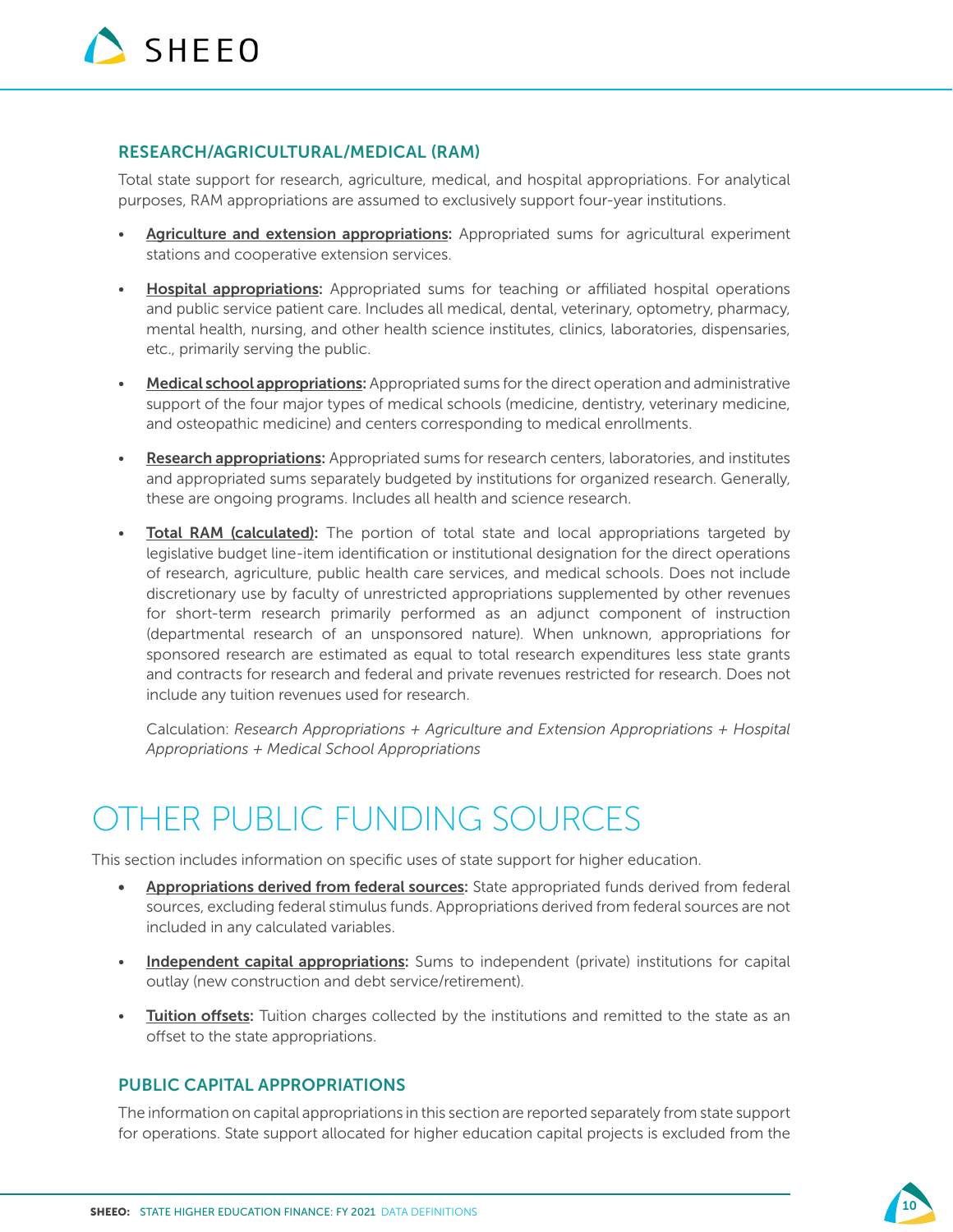

state support information. Capital projects often include new construction, significant renovations and improvements of existing buildings, major maintenance, land purchases, acquisitions of existing structures, equipment, and information technology systems. Excludes state funding for operations and routine maintenance that does not meet the definition of a capital project, and tuition revenue bonds and other sources of institutional revenue that do not originate from the state. States with biennial budgets for capital appropriations are split each appropriated amount evenly across both years.

This subsection collects information on state-funded capital outlays. It does not collect information on total capital project costs and excludes any funding from institutional sources such as tuition revenue bonds, alumni giving, and endowment spending. While institutional funding is often used to match state funding and often an important consideration in state funding decisions, these funds are excluded from the SHEF collection. *Data to be released with an upcoming issue brief.*

- Capital appropriations for equipment: The allocation of total state postsecondary capital appropriations used for capital equipment purchases. *Data not available prior to 2020.*
- Capital appropriations for new construction: The allocation of total state postsecondary capital appropriations used for the construction of new buildings and structures. Please use your state's legal definition for new construction. *Data not available prior to 2020.*
- Capital appropriations for renovations and improvements to existing facilities: The allocation of total state postsecondary capital appropriations used for significant renovations or improvements to existing facilities or structures. *Data not available prior to 2020.*
- Cash-financed capital appropriations: The allocation of total state postsecondary capital appropriations paid for with state cash funds. *Data not available prior to 2020.*
- Debt-financed capital appropriations: The allocation of total state postsecondary capital appropriations paid for through debt financing instruments. Includes any origination fees associated with the debt financing. *Data not available prior to 2020.*
- **Other capital projects:** Any capital appropriations that could not be attributed to capital appropriations for new construction, renovations and improvements, or equipment. *Data not available prior to 2020.*
- Total public capital appropriations: Total state support allocated for higher education capital projects at public institutions. Includes any origination fees associated with debt financing. *Data not available prior to 2020.*

#### LOCAL SUPPORT

Local support refers to the sum of all tax appropriations from any government entity below the state level to public institutions for operating expenses. Excludes any grants from local nonprofit organizations such as chambers of commerce, charitable foundations, and other entities.

- Four-year local appropriations: Local appropriations from local government taxes to institutions for operating expenses at public four-year institutions (per Carnegie definitions). *Data not available prior to 2019.*
- **Local support (calculated):** The sum of all tax appropriations from any government entity below the state level to public institutions for operating expenses. Excludes any grants from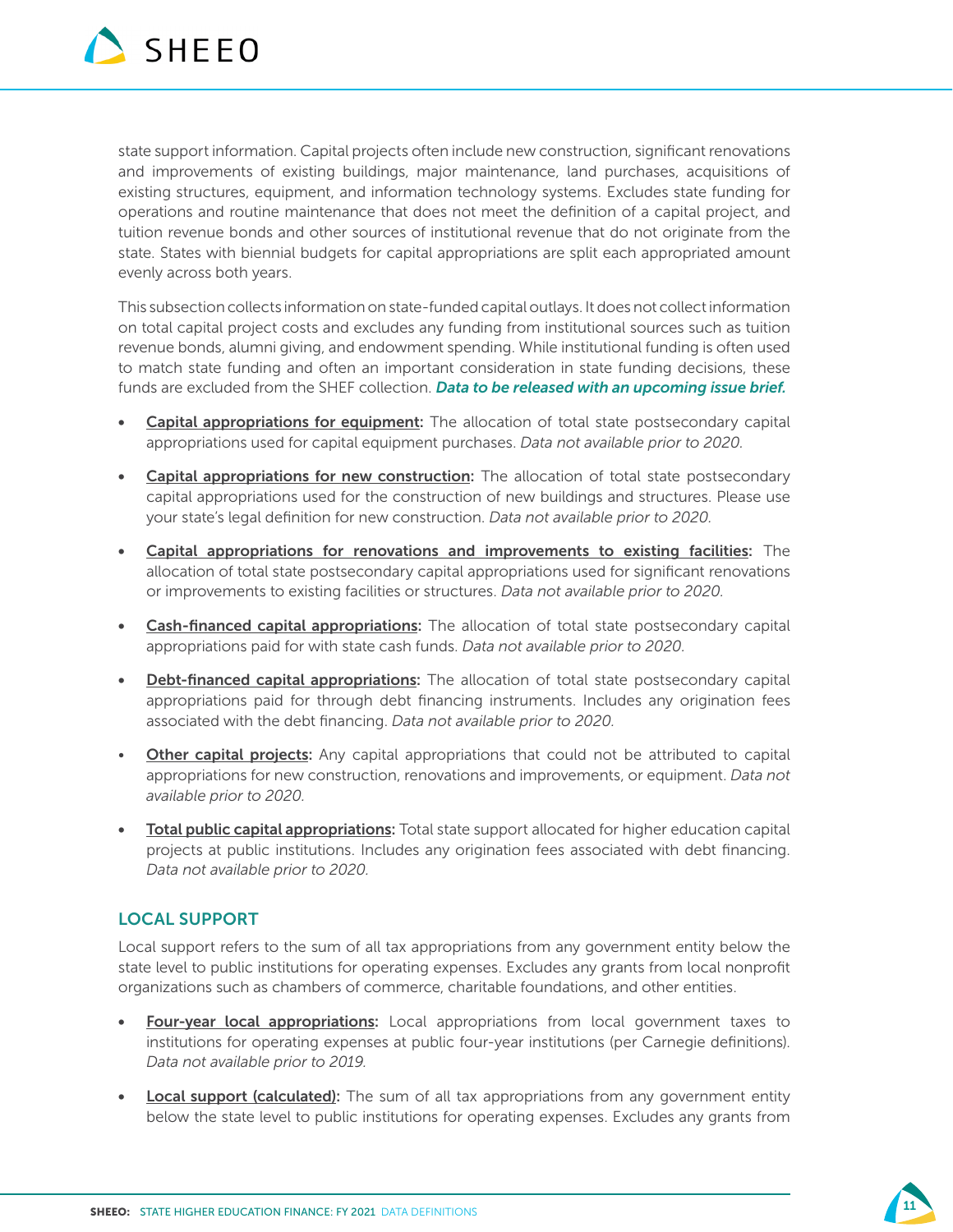

local nonprofit organizations such as chambers of commerce, charitable foundations, and other entities.

Calculation: *Local Support = Two-Year Local Appropriations + Four-Year Local Appropriations + Uncategorizable Local Appropriations*

- Sector-level local appropriations: Appropriations from local government taxes to public two- and four-year institutions for operating expenses.
- Two-year local appropriations: Local appropriations from local government taxes to institutions for operating expenses at public Carnegie Associate's Colleges, Mixed Baccalaureate/Associate's Colleges, Special Focus Two-Year Institutions, Technical Colleges, and those that are considered "less-than-two-year" but are not in the Carnegie Classification. *Data not available prior to 2019.*
- **Uncategorizable local appropriations:** Local appropriations to public institutions that could not be allocated to the two-year or four-year sectors. Funds to institutions that are considered "less-than-two-year" are included in the two-year sector.

### STATE FUNDING ALLOCATION METHODS

#### PERFORMANCE-BASED FUNDING

#### *Data to be released with an upcoming issue brief.*

- Four-year performance-based funding: Performance- or outcomes-based funding at public Carnegie Baccalaureate, Master's, and Doctoral Colleges, and Special Focus Four-Year Institutions. Performance- or outcomes-based appropriations are any state tax dollars allocated on the basis of how well institutions accomplish goals or outcomes as defined by state or system programs. *Data not available prior to 2020.*
- **Total performance-based funding (calculated):** The sum of state tax dollars allocated to two- and four-year public institutions on the basis of how well institutions accomplish goals or outcomes as defined by state or system programs.

Calculation: *Total Performance-Based Funding = Two-Year Performance-Based Funding + Four-Year Performance-Based Funding*

• Two-year performance-based funding: Performance- or outcomes-based funding at public Carnegie Associate's Colleges, Mixed Baccalaureate/Associate's Colleges, Special Focus Two-Year Institutions, Technical Colleges, and those that are considered "less-than-two-year" but are not in the Carnegie Classification. Performance- or outcomes-based appropriations are any state tax dollars allocated on the basis of how well institutions accomplish goals or outcomes as defined by state or system programs. *Data not available prior to 2020.*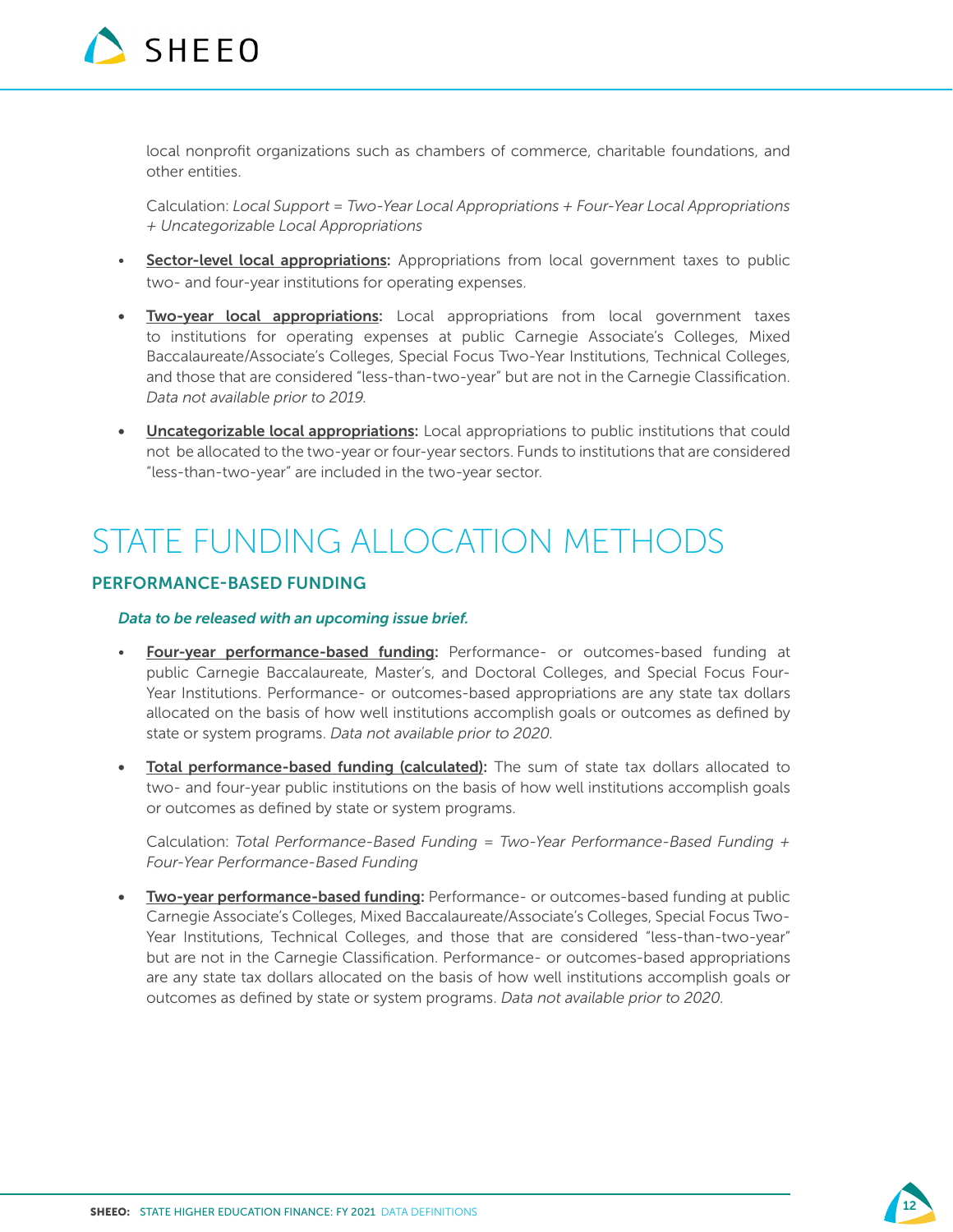

# TUITION AND FEE REVENUE

This section provides information about tuition revenues from students attending public institutions in each state. All data in this section are collected at both the sector (two-year, four-year) and state level. One of the intents of this section is to calculate net tuition and fee revenue, which is used in the SHEF report as a measure of how much institutional revenue is provided by students.

- Gross tuition and fee revenue: Gross tuition plus mandatory education and general fees from public institutions. Includes revenue from all fees required of such a large portion of all students that a student who does not pay the fee is the exception. Examples of mandatory education and general fees include but are not limited to instructional fees, technology fees, and security fees. Excludes any student activity fees, auxiliary fees, instructional fees assessed at the program or course level, and one-time fees such as those assessed for graduation and transcripts. Gross tuition and fee revenue includes state and institutional financial aid.
- Institutional discounts and waivers: Institutional student aid transferred to a student's account and tuition charges that are waived and not collected from a student. Excludes institutional dollars that would not otherwise be available (e.g., restricted funds from institutionally managed endowments or designated for tuition grants).
- Medical tuition and fee revenue: Tuition and mandatory education and general fees paid by public medical students. Medical public aid is subtracted from medical tuition and fee revenue entered here.
- Net tuition and fee revenue (calculated): Gross tuition and fee revenue less state-funded student aid, institutional tuition discounts and waivers, and tuition revenue paid by medical students. This is a measure of the resources available from tuition and fees to support instruction and related operations at public higher education institutions and includes revenue from in-state and out-of-state students as well as undergraduate and graduate students. Net tuition revenue generally reflects the share of instructional support received from students and their families, although it is not the same as and does not take into account many factors that need to be considered in analyzing the "net price" students pay for higher education.

#### Calculations:

- *Net Tuition and Fee Revenue = Gross Tuition and Fee Revenue Institutional Discounts and Waivers - State Public Financial Aid - Medical Tuition and Fee Revenue*
- *Two-Year Net Tuition and Fee Revenue = Two-Year Gross Tuition and Fee Revenue Two-Year Institutional Discounts and Waivers - Two-Year State Public Financial Aid*
- *Four-Year Net Tuition and Fee Revenue = Four-Year Gross Tuition and Fee Revenue Four-Year Institutional Discounts and Waivers - Four-Year State Public Financial Aid - Medical Tuition and Fee Revenue*
- Sector-level net tuition revenue (calculated): Net tuition and fee revenue at public two- and four-year institutions, reported separately.

Calculations:

*• Two-Year Net Tuition Revenue = Two-Year Gross Tuition - Two-Year Discounts and Waivers - Two-Year State Public Financial Aid*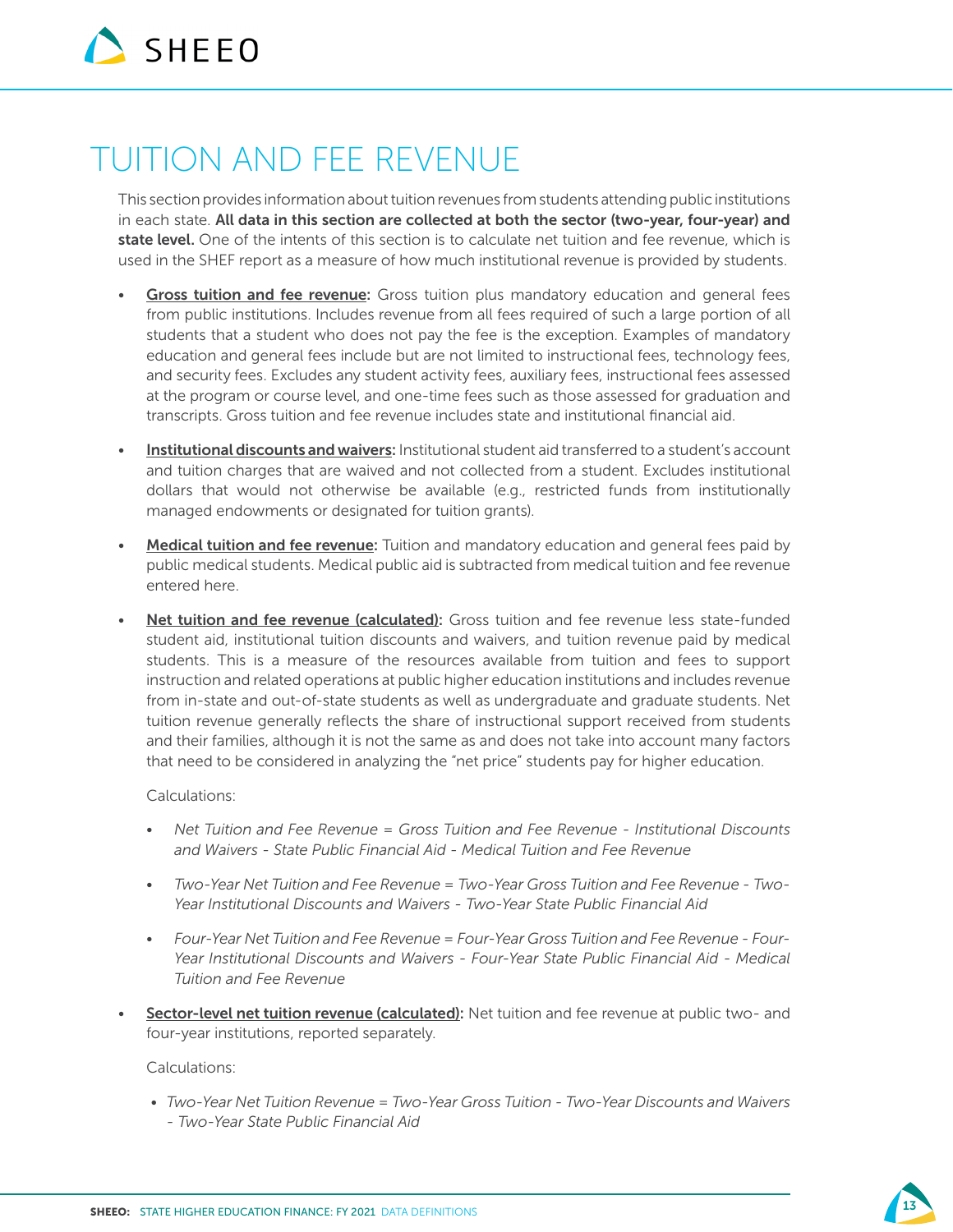

- *• Four-Year Net Tuition Revenue = Four-Year Gross Tuition Four-Year Discounts and Waivers - Four-Year State Public Financial Aid - Medical Tuition and Fee Revenue*
- Tuition and fees used for debt service: Tuition and fee revenue used for capital debt service/ retirement of capital improvement. Excludes any revenue paid by students for auxiliary enterprise debt service. Tuition and fees used for debt service are not subtracted from net tuition and fee revenue.

### TUITION AND FEE REVENUE BY RESIDENCY

All data in this section are collected at both the sector (two-year, four-year) and state level. *Data to be released with an upcoming issue brief.*

- In-state tuition and fee revenue: The portion of net tuition and fee revenue at public institutions from students who are residents of the state according to state or institutional residency requirements for in-state tuition. Includes both in-district and in-state students. *Data not available prior to 2020; two-year sector data not available for most states.*
- Out-of-state tuition and fee revenue: The portion of net tuition revenue and fee revenue at public institutions from students who are not residents of the state according to state or institutional residency requirements for in-state tuition. Includes out-of-state and international students. *Data not available prior to 2020; two-year sector data not available for most states.*
- Uncategorizable tuition and fee revenue: Any funds included in net tuition and fee revenue at two-or four-year public institutions that could not be attributed to in-state or out-of-state tuition and fee revenue.

#### STUDENT SHARE

Sector-level student share (calculated): For two- and four-year public institutions separately, the proportion of total education revenue at public institutions that comes from students and their families (measured as net tuition and fee revenue). Net tuition and fee revenue used for capital debt service is included in net tuition and fee revenue, but excluded from total education revenue in calculating this figure.

Calculations:

- *• Two-Year Student Share = Two-Year Net Tuition Revenue / Two-Year Total Education Revenue*
- *• Four-Year Student Share = Four-Year Net Tuition Revenue / Four-Year Total Education Revenue*
- Student share (calculated): The student share is a measure of the proportion of total education revenue at public institutions that comes from students and their families (measured as net tuition revenue). Net tuition revenue used for capital debt service is included in net tuition revenue, but excluded from total education revenue in calculating this figure.

Calculation: *Student Share = Net Tuition Revenue / Total Education Revenue*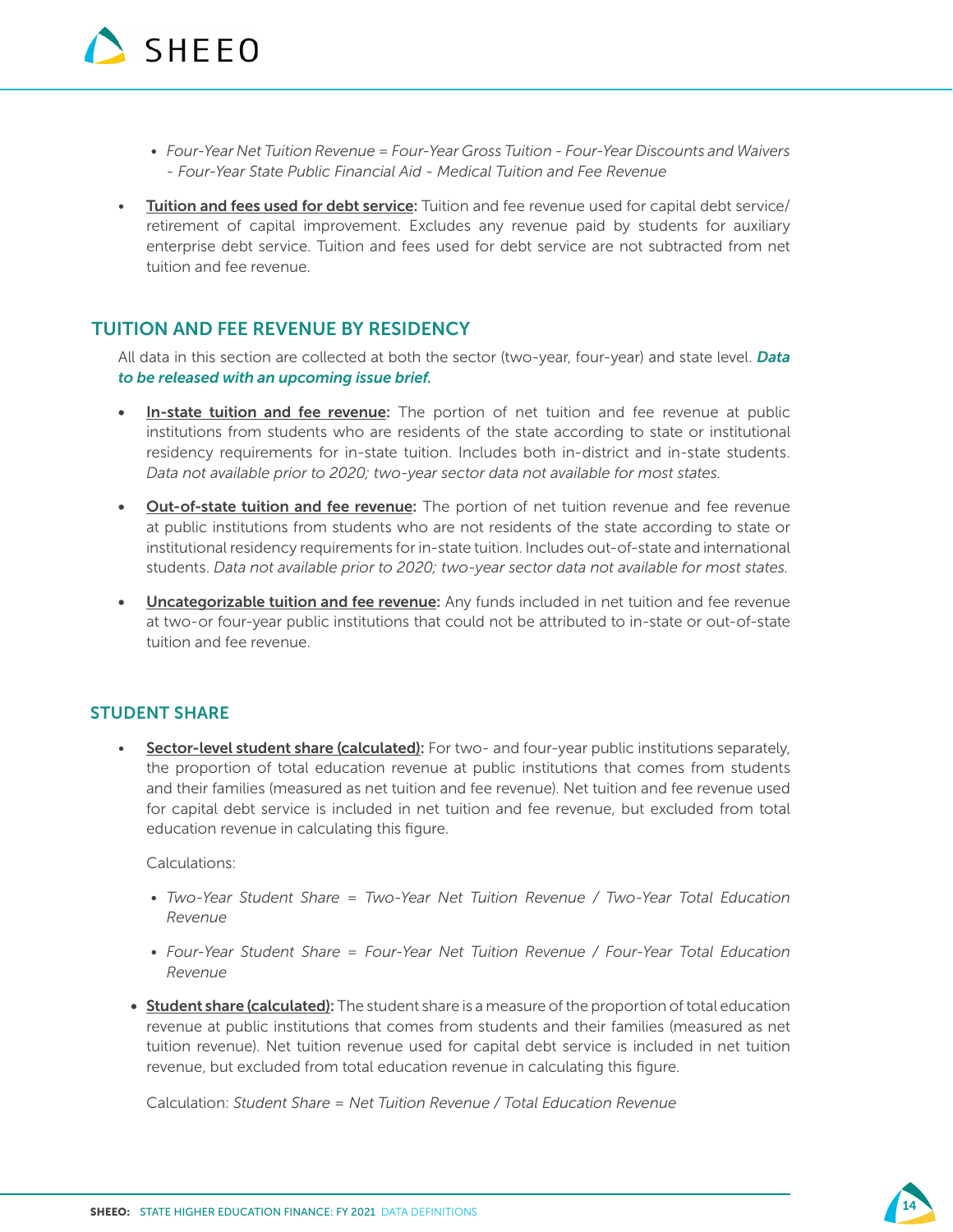

# ANNUAL FTE ENROLLMENT

This section includes information on student enrollment at public institutions, including all dualenrollment, undergraduate, graduate, resident, and non-resident students enrolled in coursework creditable for a degree or certificate. All data in this section are collected at both the sector (twoyear, four-year) and state level.

- Gross full-time equivalent (FTE) enrollment: FTE enrollment calculated from coursework creditable for a degree plus coursework in a vocational or technical program which results in a certificate or some other formal recognition. The FTE calculation differs for the type and level of instruction:
	- Contact hour courses: One annual FTE is the sum of total contact hours divided by 900.
	- Undergraduate credit hour courses: One annual FTE is the sum of total credits divided by 30 (for semester-based calendar systems) or 45 (for quarter systems).
	- Graduate and first-professional credit hour courses: One annual FTE is the sum of total credits divided by 24 (for semester systems) or 36 (for quarter systems).
- Medical full-time equivalent (FTE) enrollment: FTE enrollment in schools of medicine, dentistry, veterinary medicine, and osteopathic medicine.
- Net full-time equivalent (FTE) enrollment (calculated): A measure of enrollment equal to one student enrolled full time for one academic year, calculated from the aggregate number of enrolled credit hours (including summer session enrollments). Excludes non-credit or nondegree program and medical school enrollments, but includes coursework in vocational or technical programs. The use of FTE enrollment reduces multiple types of enrollment to a single measure to compare changes in total enrollment across states and sectors and to provide a straightforward method for analyzing revenue on a per-student basis.

Calculation: *Net FTE = Gross FTE - Medical FTE*

Sector-level net full-time equivalent (FTE) enrollment (calculated): Net FTE enrollment at public two- and four-year institutions, reported separately. For the two-year sector, gross FTE is equal to net FTE.

Calculations:

- *• Two-Year Net FTE Enrollment = Two-Year Gross FTE*
- *• Four-Year Net FTE Enrollment = Four-Year Gross FTE Medical FTE*

#### NET FTE ENROLLMENT BY RESIDENCY

All data in this section are collected at both the sector (two-year, four-year) and state level. *Data to be released with an upcoming issue brief.*

• In-state net FTE: The portion of total FTE enrollment at public institutions that are residents of the state according to state or institutional residency requirements. Includes dual enrollment and both in-district and in-state students, but does not include medical FTE. *Data not available*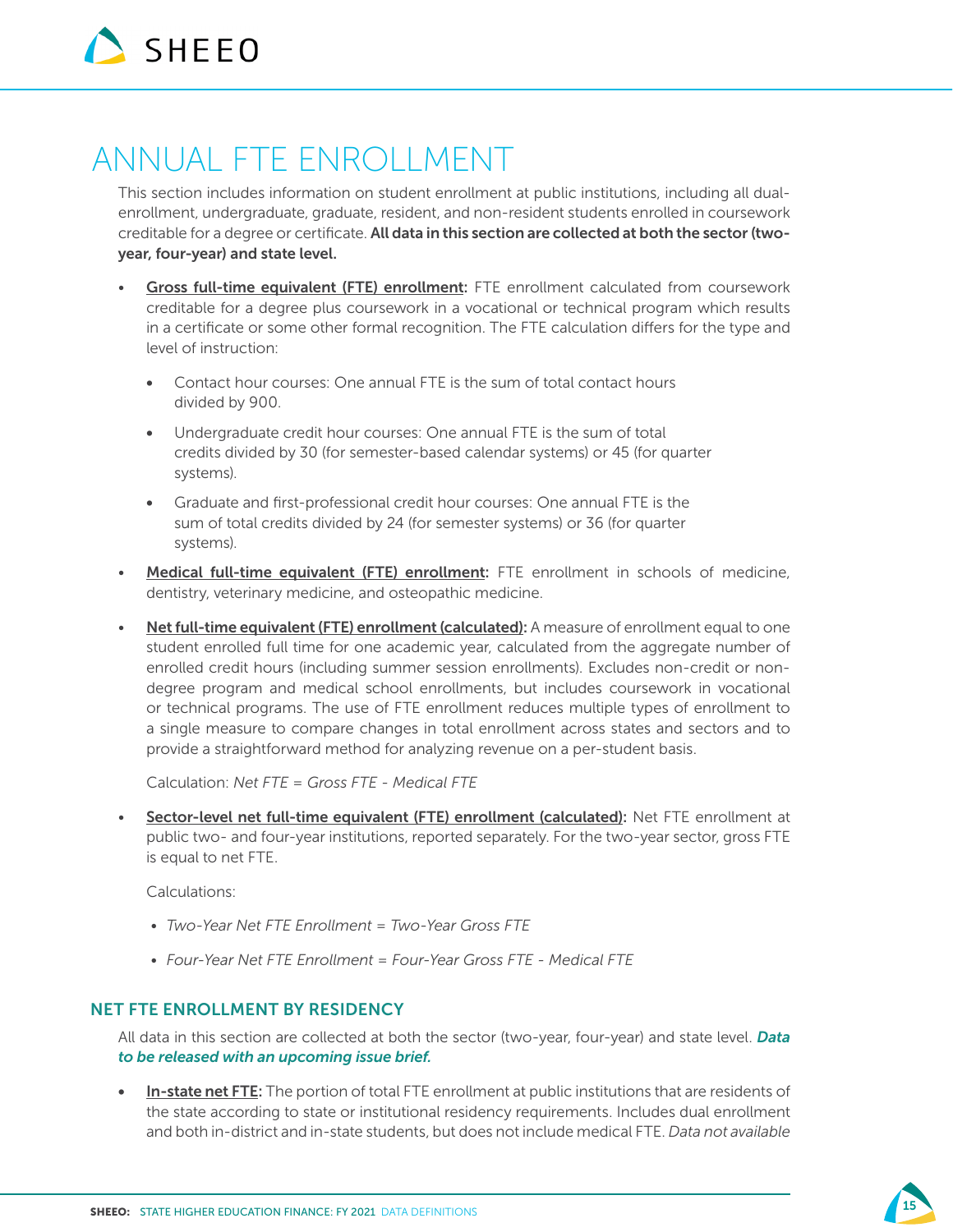

*prior to 2020; two-year sector data not available for all states.*

- Out-of-state net FTE: The portion of total FTE enrollment at public institutions that are not residents of the state according to state or institutional residency requirements. Includes outof-state and international students. Includes dual enrollment but does not include medical FTE. *Data not available prior to 2020; two-year sector data not available for all states.*
- Uncategorizable net FTE: Any FTE enrollment at public institutions that could not be attributed to in-state or out-of-state FTE.

### DUAL FTE ENROLLMENT

This section includes information on dual- or concurrently-enrolled students at public institutions, collected at the sector (two-year, four-year) level.

- Total dual FTE enrollment (calculated): Dual FTE enrollment, reported separately for twoand four-year public institutions, refers to annual full-time equivalent enrollment calculated for students who enroll in college courses offered by an institution of higher education while enrolled in high school as part of a state, local, or postsecondary system program. May include dual credit, concurrent enrollment, and joint enrollment programs.
	- Includes all postsecondary courses, regardless of course delivery mode, course location, course instructor, and whether secondary credit is also offered.
	- Excludes credit-by-exam models (AP, IB), articulated credit, and any other courses or programs in which postsecondary credit is not awarded immediately following completion of the course.

Calculation: *Total Dual FTE Enrollment = Two-Year Dual FTE Enrollment + Four-Year Dual FTE Enrollment + Uncategorizable Dual FTE Enrollment*

### DATA ADJUSTMENTS

SHEF data are at times adjusted by several different metrics. Data adjustments are indexed to the SHEF year (for inflation) and the U.S. (for state adjustments).

Cost of Living Index (COLI): The cost of living varies greatly across the 50 states, from 82.7% of the U.S. average in Mississippi to 1.36 times the U.S. average in New York. While a cost of living adjustment does not solve the problem of differing intrastate costs of living, it offers a way to get a rough estimate of these differences by adjusting for interstate unit cost data. Financial metrics in the SHEF report are adjusted down in states with a high cost of living and up in states with a low cost of living. This allows for more accurate comparisons on a state's contribution to public higher education.

State-level comparisons in SHEF are adjusted by the state-level Cost of Living Index (COLI), calculated annually by the [Council for Community and Economic Research](http://coli.org/) (C2ER). This index is based on county-level data collected by C2ER. A state index is calculated based on the weighted average of all the counties in each state. COLI is referenced in the Census Bureau's Statistical Abstract of the U.S., and has also been used by the U.S. Bureau of Labor Statistics and the President's Council of Economic Advisors, among others.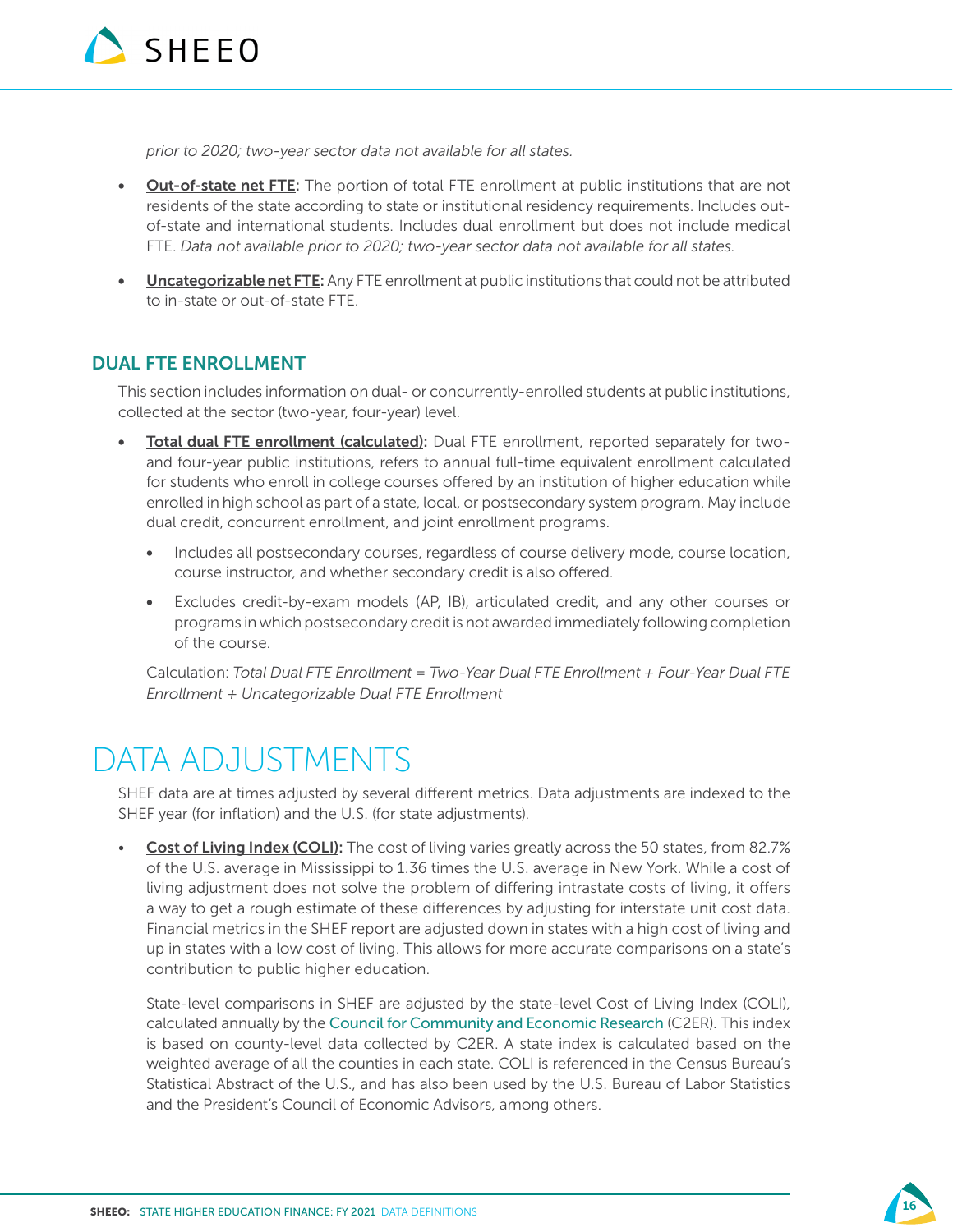

The C2ER data is updated yearly, includes Alaska and Hawaii, and has [publicly available](https://www.coli.org/wp-content/uploads/sites/3/2017/12/2018-COLI-Manual.pdf) [methods](https://www.coli.org/wp-content/uploads/sites/3/2017/12/2018-COLI-Manual.pdf). Although COLI is calculated for Washington, D.C., it is not included in the U.S. average.

SHEEO applies the latest COLI to all prior-year data. Regional comparisons include an adjusted version of COLI, weighted by the proportion of FTE enrollment in each state.

**Consumer Price Index (CPI):** A measure of change over time in the prices consumers pay for a variety of goods and services in the U.S.

Developed by the [Bureau of Labor Statistics](https://www.bls.gov/cpi/), CPI is a well-known measure of inflation, but less precisely reflects changing costs in the higher education sector. CPI is presented as an alternative to HECA throughout the interactive visualizations in the SHEF report. CPI is most appropriately used when considering a consumer (student) perspective, rather than a state or institutional perspective.

• Enrollment Mix Index (EMI): Enrollment mix differences pose a challenge for interstate financial comparisons. Each level of higher education, from the first years of undergraduate work through doctoral studies, is progressively more expensive. A state or institution with a large proportion of enrollment in graduate programs will generally have a higher cost per FTE than a state or institution with a larger proportion of enrollment in undergraduate and twoyear degree programs.

SHEEO developed an adjustment for interstate enrollment mix differences based on the proportion of enrollment in each state compared to the national proportions of enrollment by Carnegie Classification. Financial metrics in the SHEF report are adjusted down in states with a more expensive enrollment mix and up in states with a less expensive enrollment mix. This allows for more accurate comparisons on a state's contribution to public higher education.

The most recent calculation used financial information from fiscal year 2019 and fall 2018 FTE enrollment data.

The proportion of each state's FTE in each Carnegie Classification is multiplied by the national average cost per FTE for that classification. For each state, the products for each classification are summed, which yields the state's enrollment mix unit cost for the year. The ratio of enrollment mix unit cost to aggregated national unit cost constitutes each state's enrollment mix "index."

SHEEO updates the EMI in odd years of the SHEF report and applies the latest EMI to all prior-year data. Regional comparisons include an adjusted version of EMI, weighted by the proportion of FTE enrollment in each state. Although EMI is calculated for Washington, D.C., it is not included in the U.S. average.

**Higher Education Cost Adjustment (HECA):** SHEEO developed the Higher Education Cost Adjustment (HECA) to estimate inflation in the costs paid by colleges and universities. Prioryear data in SHEF are adjusted up by HECA to match the comparable amount in today's dollars.

HECA is constructed from two federally developed and maintained price indices—the [Employment Cost Index \(ECI\)](https://www.bls.gov/news.release/eci.toc.htm) and the [Gross Domestic Product Implicit Price Deflator \(GDP](https://www.bea.gov/data/prices-inflation/gdp-price-deflator)  [IPD\)](https://www.bea.gov/data/prices-inflation/gdp-price-deflator). The ECI reflects employer compensation costs, including wages, salaries, and benefits. The GDP IPD reflects general price inflation in the U.S. economy. The HECA has the following advantages: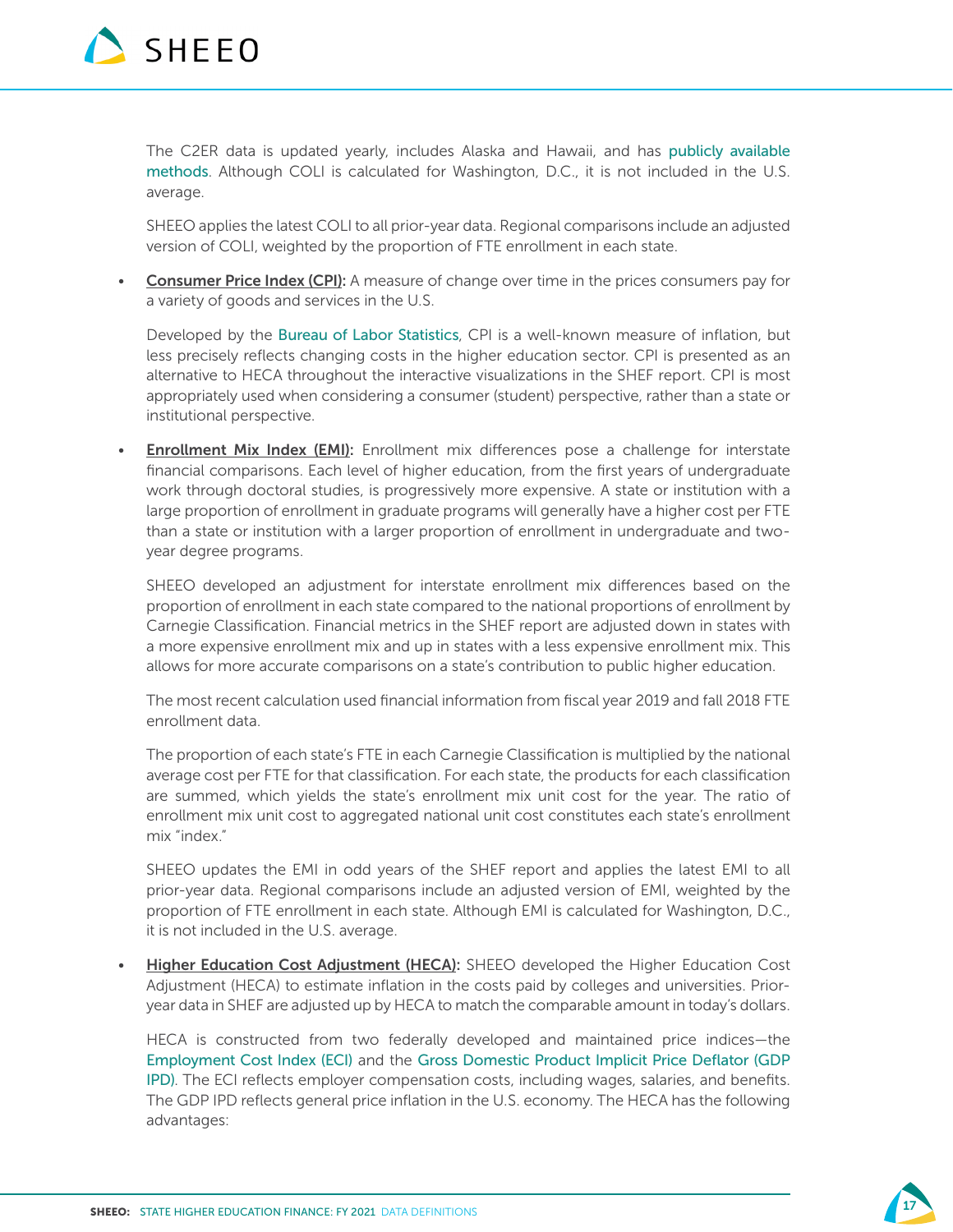

- 1. It is constructed from measures of inflation in the broader U.S. economy;
- 2. It is simple, straightforward to calculate, and transparent; and
- 3. The underlying indices are developed and routinely updated by the Bureaus of Labor Statistics and Economic Analysis.

Because the best available data suggest that faculty and staff salaries account for roughly 75% of college and university expenditures, the HECA is based on a market basket with two components—personnel costs (75% of the index) and non-personnel costs (25%). SHEEO constructed the HECA based on the growth of the ECI (for 75% of costs) and the growth of the GDP IPD (for 25% of costs).

### STATE EFFORT AND CAPACITY

• Actual tax revenue (ATR): The total general revenues derived from taxation by state and local governments.

Source: [U.S. Census Bureau, Annual Surveys of State and Local Government Finances](https://www.census.gov/programs-surveys/state.html)

• Allocation to higher education (calculated): Higher education support as a proportion of actual tax revenues and lottery profits. The percentage of revenues allocated to higher education compares available state and local funds from taxable revenues and lottery profits relative to the amount of these funds appropriated to higher education. It provides a direct assessment of a state's inclination to allocate tax revenues to higher education.

Calculation: *Allocation to Higher Education = Total State and Local Support Excluding Stimulus / (Actual Tax Revenues + Lottery Profits)*

• Effective tax rate (calculated): Actual tax revenue per capita divided by total taxable resources per capita, expressed as a percentage.

Sources: Population and Actual Tax Revenue from the U.S. Census Bureau; Total Taxable Resources from the Bureau of Economic Analysis, Office of Economic Policy, U.S. Department of the Treasury.

Calculation: *Effective Tax Rate = Actual Tax Revenues / Total Taxable Resources*

**Lottery profits:** Total lottery revenues from all lotto games and gaming operations, where applicable, that are transferred to beneficiaries.

Source: [North American Association of State and Provincial Lotteries](https://www.naspl.org/)

**Personal income:** The income received by all persons from participation in production, from government and business transfer payments, and from government interest. Personal income is the sum of net earnings by place of residence, rental income, personal dividend income, personal interest income, and transfer payments. Net earnings are earnings by place of work (wage and salary disbursements, and proprietors' income) less personal contributions for social insurance, including an adjustment to convert earnings by place of work to earnings by place of residence. Personal income is measured before the deduction of personal income taxes.

Source: [U.S. Department of Commerce, Bureau of Economic Analysis, Regional Income Division.](https://apps.bea.gov/iTable/index_regional.cfm)